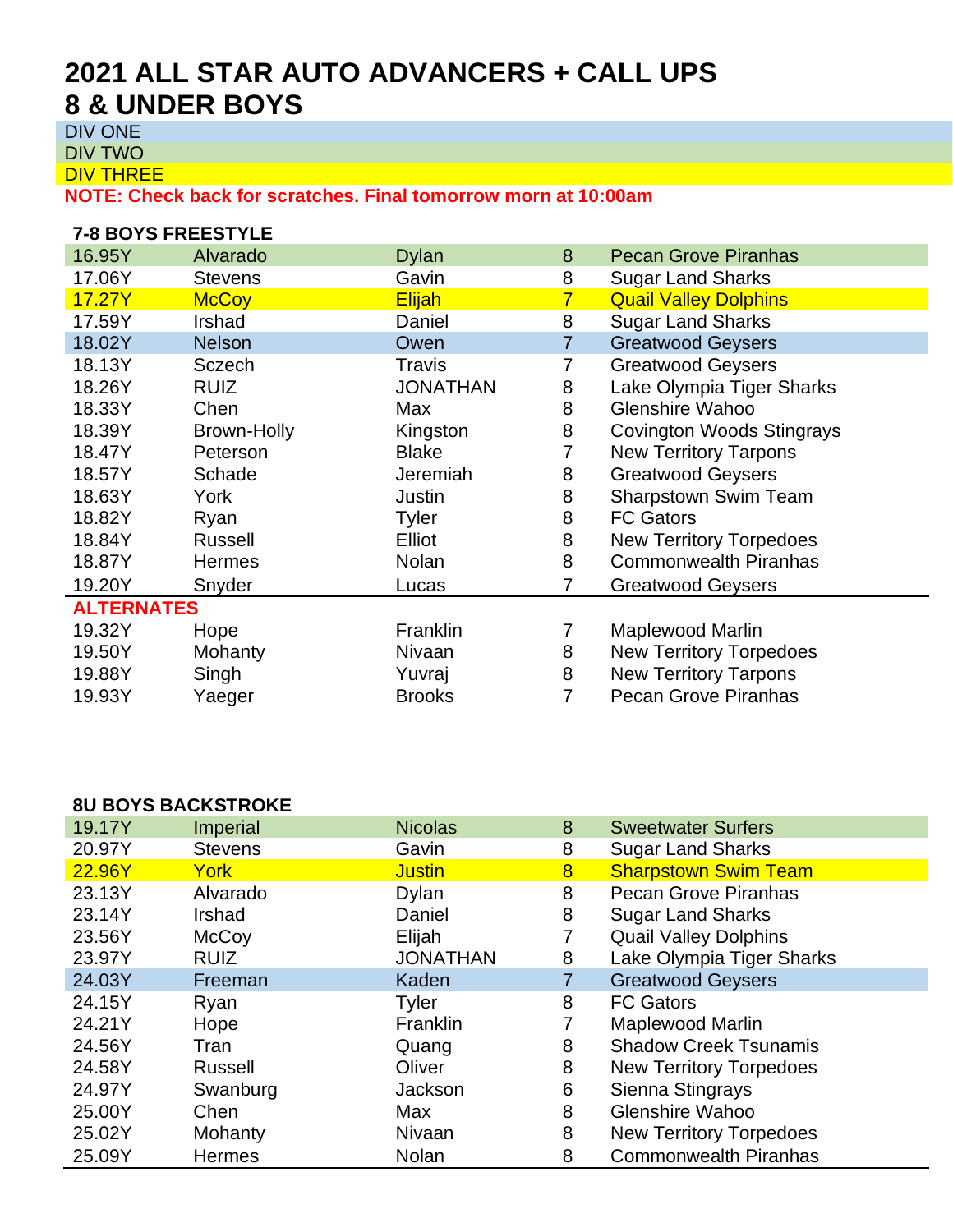## **ALTERNATES**

| 25.25Y | Hong       | Joshua          | Maplewood Marlin         |
|--------|------------|-----------------|--------------------------|
| 25.27Y | Russell    | Elliot          | New Territory Torpedoes  |
| 25.32Y | Venturello | <b>Nicholas</b> | <b>Greatwood Geysers</b> |
| 25.33Y | Sczech     | Travis          | <b>Greatwood Geysers</b> |

### **8U BOYS BREASTSTROKE**

| 22.60Y            | <b>Stevens</b> | Gavin           | 8              | <b>Sugar Land Sharks</b>         |
|-------------------|----------------|-----------------|----------------|----------------------------------|
| 24.98Y            | <b>Chen</b>    | <b>Max</b>      | $\overline{8}$ | <b>Glenshire Wahoo</b>           |
| 25.18Y            | Irshad         | Daniel          | 8              | <b>Sugar Land Sharks</b>         |
| 25.50Y            | Lester         | Andrew          | 8              | Maplewood Marlin                 |
| 26.17Y            | York           | Justin          | 8              | <b>Sharpstown Swim Team</b>      |
| 26.49Y            | Hirsekorn      | Gus             | 8              | <b>FC Gators</b>                 |
| 26.94Y            | Ryan           | Tyler           | 8              | <b>FC Gators</b>                 |
| 27.51Y            | <b>RUIZ</b>    | <b>JONATHAN</b> | 8              | Lake Olympia Tiger Sharks        |
| 27.59Y            | Hong           | Joshua          | 8              | <b>Maplewood Marlin</b>          |
| 27.75Y            | Russell        | Elliot          | 8              | <b>New Territory Torpedoes</b>   |
| 28.15Y            | Singh          | Yuvraj          | 8              | <b>New Territory Tarpons</b>     |
| 28.15Y            | Autrey         | <b>Matthew</b>  | 6              | <b>Meadows Marlins Swim Team</b> |
| 28.43Y            | Weimer         | Charles         | 8              | <b>Commonwealth Piranhas</b>     |
| 28.45Y            | Werner         | Josh            | 7              | <b>FC Gators</b>                 |
| 28.50Y            | Swanburg       | William         | 8              | Sienna Stingrays                 |
| 28.69Y            | <b>Hermes</b>  | Nolan           | 8              | <b>Commonwealth Piranhas</b>     |
| <b>ALTERNATES</b> |                |                 |                |                                  |
| 28.81Y            | McCoy          | Elijah          | 7              | <b>Quail Valley Dolphins</b>     |
| 28.88Y            | Cheng          | Haoyu           | 8              | <b>Commonwealth Piranhas</b>     |
| 29.09Y            | Olguin         | Sebastian       | 8              | <b>Shadow Creek Tsunamis</b>     |
| 29.30Y            | Johnson        | Grant           | 8              | <b>New Territory Torpedoes</b>   |
|                   |                |                 |                |                                  |

## **8U BOYS BUTTERFLY**

| °° - - - - - - - - - - - - - - |                |                 |                |                                |  |
|--------------------------------|----------------|-----------------|----------------|--------------------------------|--|
| 20.50Y                         | Alvarado       | <b>Dylan</b>    | 8              | <b>Pecan Grove Piranhas</b>    |  |
| 21.94Y                         | <b>Nelson</b>  | Owen            | 7              | <b>Greatwood Geysers</b>       |  |
| 23.02Y                         | Snyder         | Lucas           |                | <b>Greatwood Geysers</b>       |  |
| 23.38Y                         | Ryan           | Tyler           | 8              | <b>FC Gators</b>               |  |
| 23.77Y                         | Hope           | Franklin        | 7              | <b>Maplewood Marlin</b>        |  |
| 23.85Y                         | Irshad         | Daniel          | 8              | <b>Sugar Land Sharks</b>       |  |
| 24.01Y                         | <b>Stevens</b> | Gavin           | 8              | <b>Sugar Land Sharks</b>       |  |
| 24.49Y                         | <b>Chen</b>    | <b>Max</b>      | 8              | <b>Glenshire Wahoo</b>         |  |
| 24.84Y                         | <b>RUIZ</b>    | <b>JONATHAN</b> | 8              | Lake Olympia Tiger Sharks      |  |
| 26.28Y                         | Venturello     | <b>Nicholas</b> | 8              | <b>Greatwood Geysers</b>       |  |
| 26.30Y                         | York           | Justin          | 8              | <b>Sharpstown Swim Team</b>    |  |
| 26.41Y                         | Ajay           | Anik            | 8              | <b>Commonwealth Piranhas</b>   |  |
| 26.58Y                         | Werner         | Josh            | $\overline{7}$ | <b>FC Gators</b>               |  |
| 26.77Y                         | <b>Russell</b> | Elliot          | 8              | <b>New Territory Torpedoes</b> |  |
| 26.84Y                         | <b>Hermes</b>  | <b>Nolan</b>    | 8              | <b>Commonwealth Piranhas</b>   |  |
| 27.00Y                         | Hirsekorn      | Gus             | 8              | <b>FC Gators</b>               |  |